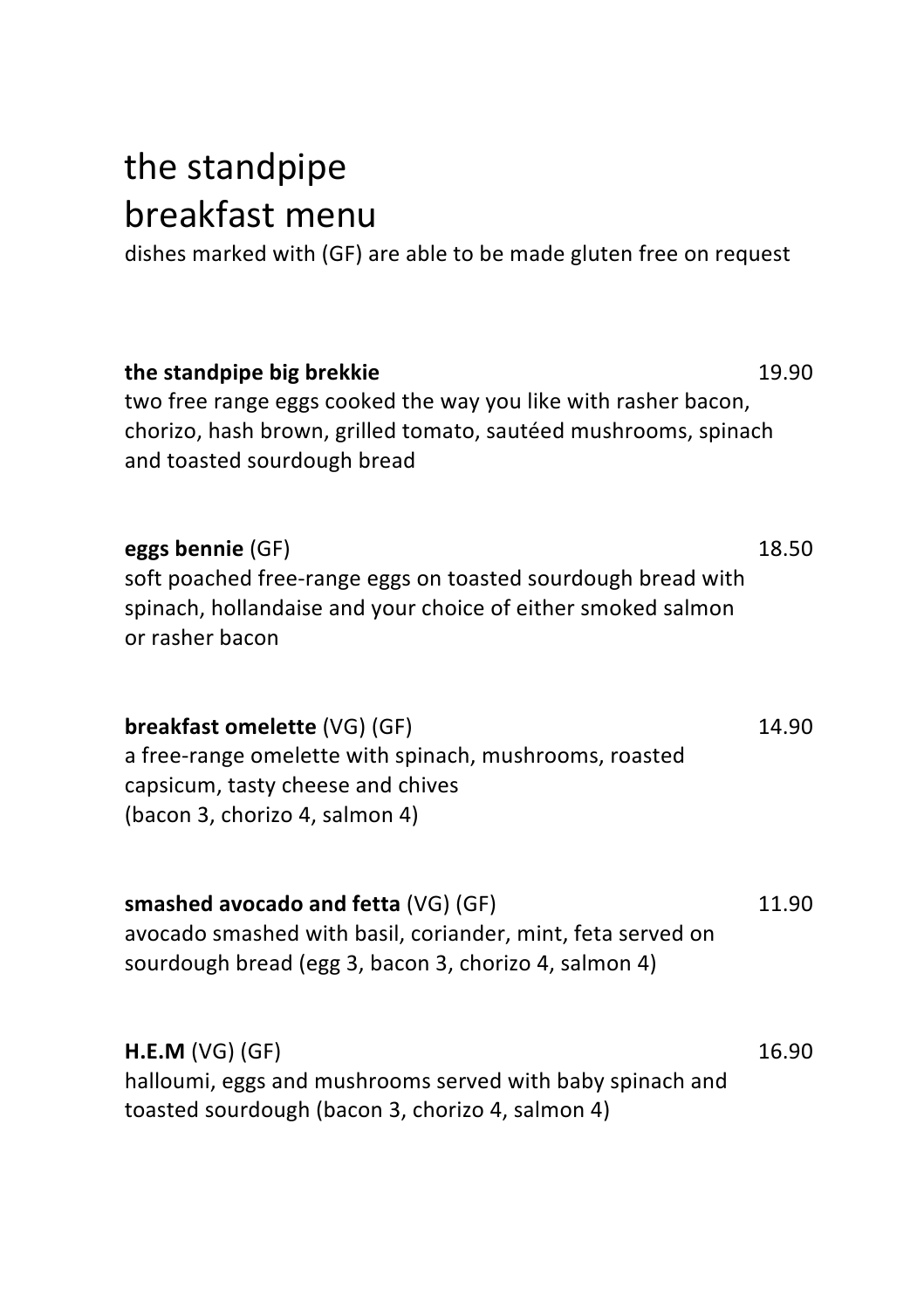| eggs on toast (GF)<br>two free range eggs cooked the way you like on toasted<br>sourdough bread (chorizo 4, bacon 3, salmon 4) | 10.90 |
|--------------------------------------------------------------------------------------------------------------------------------|-------|
| toasted croissants<br>two croissants with ham, cheese and tomato                                                               | 9.90  |
| bircher muesli (GF)<br>muesli with natural yoghurt, honey and fresh seasonal fruit                                             | 11.50 |
| buttermilk pancakes (VG)<br>served with maple syrup, whipped cream and blueberries                                             | 13.50 |

## extras

served with any of the dishes, made to order

| bread      |   | ham     | 2.50 | spinach  | 3 |
|------------|---|---------|------|----------|---|
| mushrooms  | 3 | salmon  | 4    | halloumi | 4 |
| egg        | 3 | chorizo | 4    | bacon    | 3 |
| hash brown |   | tomato  | 2.50 | avocado  | 4 |